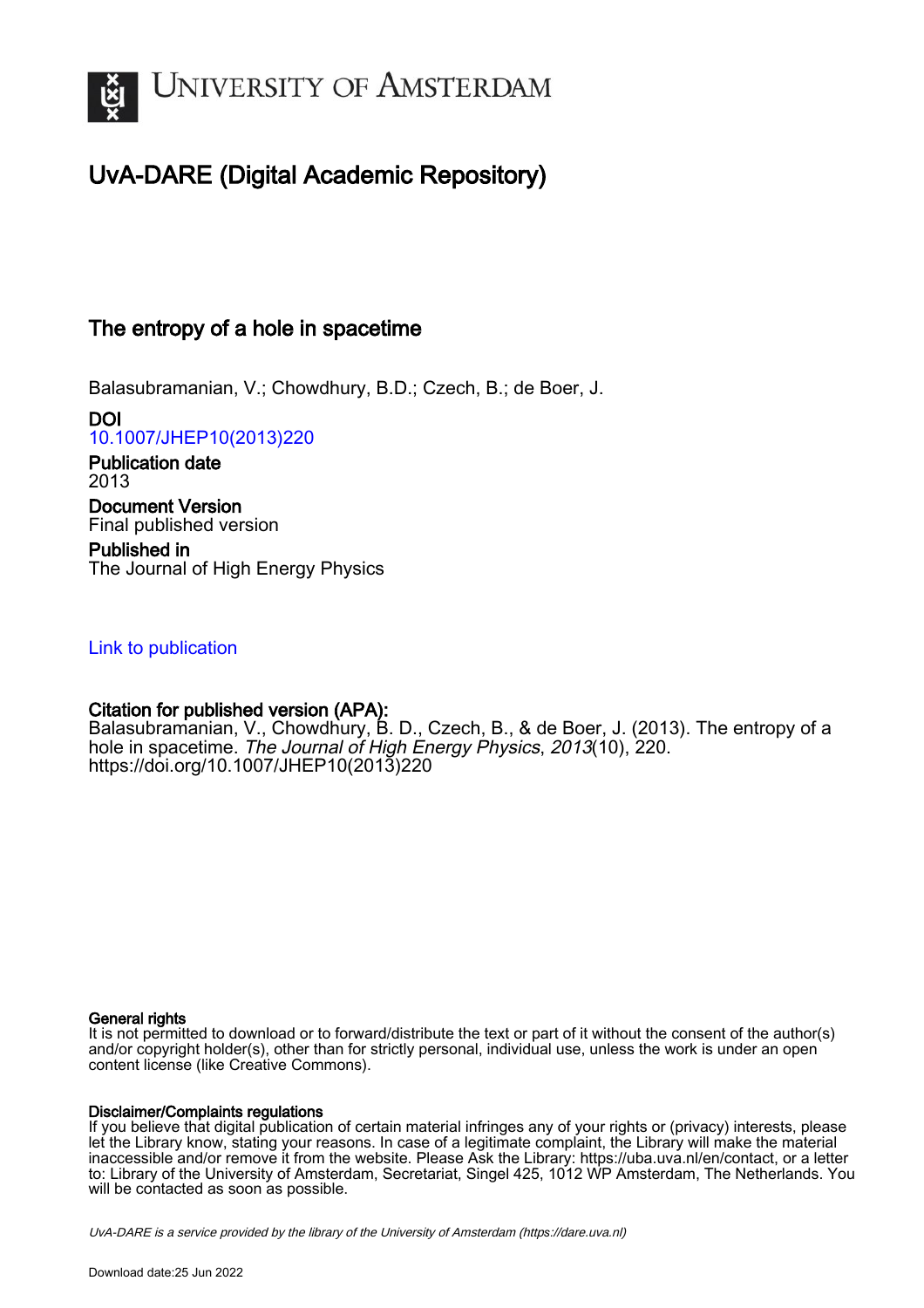PUBLISHED FOR SISSA BY 2 SPRINGER

RECEIVED: October 1, 2013 Accepted: October 16, 2013 PUBLISHED: October 30, 2013

## The entropy of a hole in spacetime

Vijay Balasubramanian, $a,b$  Borun D. Chowdhury, $c$  Bartłomiej Czech $c$  and Jan de Boer $c$ 

- <sup>a</sup>*David Rittenhouse Laboratories, University of Pennsylvania, 209 S 33*rd *Street, Philadelphia, PA 19104, U.S.A.*
- <sup>*b*</sup>Laboratoire de Physics Théorique, École Normale Supérieure, *24 rue Lhomond, 75005 Paris, France*
- c *Institute for Theoretical Physics, University of Amsterdam, Science Park 904, Postbus 94485, 1090 GL Amsterdam, The Netherlands E-mail:* [vijay@physics.upenn.edu](mailto:vijay@physics.upenn.edu), [bdchowdh@asu.edu](mailto:bdchowdh@asu.edu), [czech@stanford.edu](mailto:czech@stanford.edu), [J.deBoer@uva.nl](mailto:J.deBoer@uva.nl)

Abstract: We compute the gravitational entropy of "spherical Rindler space", a timedependent, spherically symmetric generalization of ordinary Rindler space, defined with reference to a family of observers traveling along non-parallel, accelerated trajectories. All these observers are causally disconnected from a spherical region  $H$  (a "hole") located at the origin of Minkowski space. The entropy evaluates to  $S = \mathcal{A}/4G$ , where  $\mathcal{A}$  is the area of the spherical acceleration horizon, which coincides with the boundary of  $H$ . We propose that S is the entropy of entanglement between quantum gravitational degrees of freedom supporting the interior and the exterior of the sphere  $H$ .

Keywords: AdS-CFT Correspondence, Models of Quantum Gravity, Space-Time Symmetries

ArXiv ePrint: [1305.0856](http://arxiv.org/abs/1305.0856)

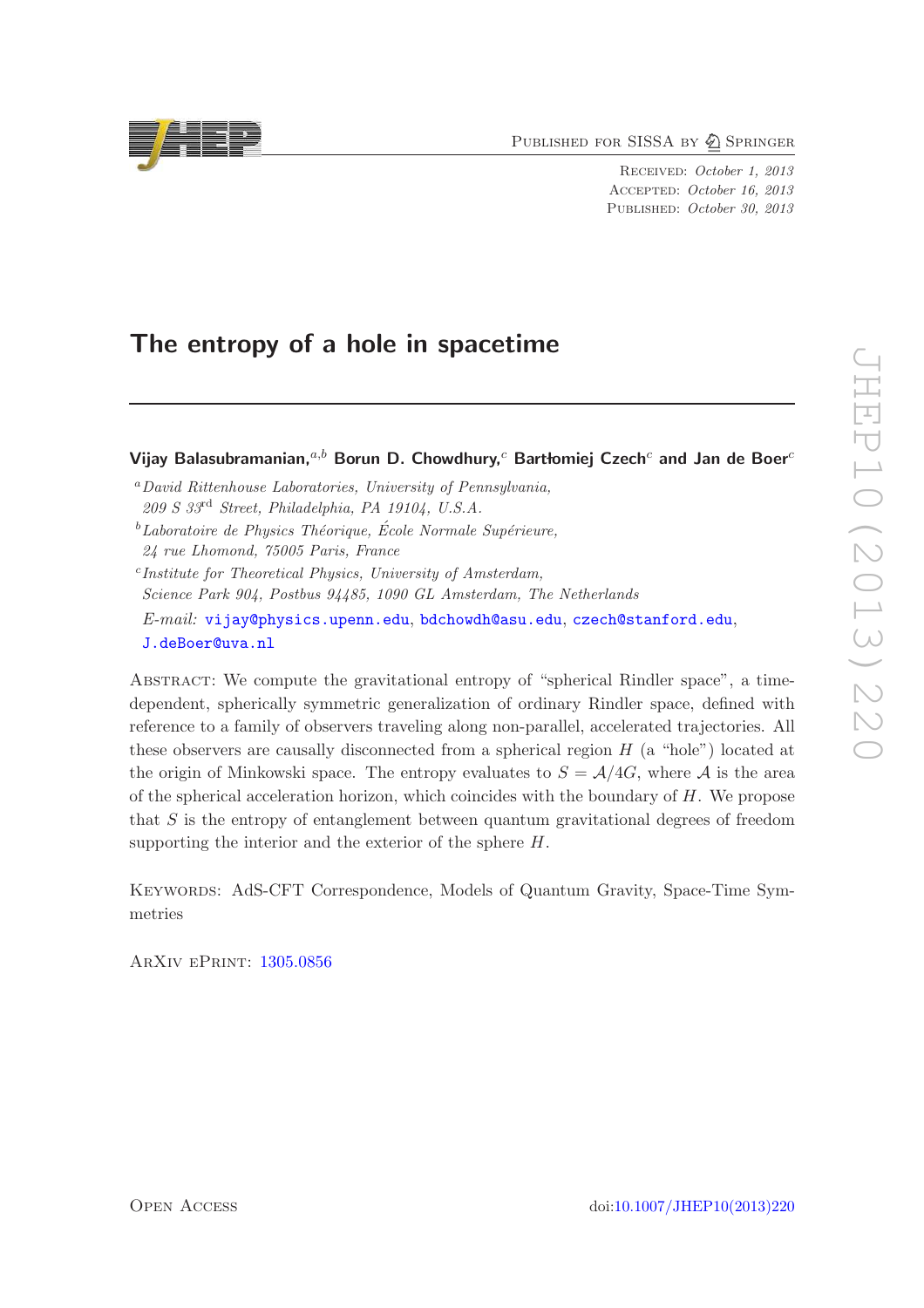## Contents

| 1 Introduction                                              |          |
|-------------------------------------------------------------|----------|
| 2 Spherical Rindler space                                   | $\bf{2}$ |
| 3 Standard techniques                                       | 3        |
| 4 Entropy of spherical Rindler space $-$ near horizon limit | 5        |
| 5 Entropy of spherical Rindler space $-$ replica method     | 6        |
| 6 Discussion                                                | 8        |

## <span id="page-2-0"></span>1 Introduction

Ordinary Rindler space consists of the spacetime points from which signals can be exchanged with a uniformly accelerating observer in Minkowski space. Here we study spherical Rindler space, which consists of spacetime points that can exchange signals with at least one out of a family of radially accelerating observers. All these observers are causally disconnected from a spherical region  $H$  (a "hole") of radius  $R_0$  located at the origin of Minkowski space (figure [1\)](#page-4-1). The boundary of  $H$  is a horizon. The thermodynamics of this horizon is subtle, as spherical Rindler space is time-dependent for global reasons — the observers who define it accelerate in different directions. Thus, to define and compute the entropy of this spacetime we develop a novel approach, which should extend to a wider class of time-dependent universes.

Spherical Rindler space is relevant to understanding how spacetime arises from microscopic degrees of freedom. To see this, recall first that Ryu and Takayanagi have proposed a relation between areas of extremal surfaces in asymptotically anti-de Sitter spaces and quantum entanglement in a dual field theory [\[1\]](#page-11-0) (the time-dependent generalization is in [\[2\]](#page-11-1)). Extending this idea, Van Raamsdonk has suggested that connectedness in spacetime arises from entanglement of the underlying quantum gravitational degrees of freedom [\[3,](#page-11-2) [4\]](#page-11-3). In some situations, reducing the entanglement between two gravitating systems can be interpreted as dissecting an otherwise connected spacetime into two disjoint components [\[5\]](#page-11-4), each of which ends on a singularity resembling a black hole firewall [\[6,](#page-11-5) [7\]](#page-11-6). Is it possible to similarly dissect the interior and exterior of a spherical ball in spacetime? In the Discussion below we put forward a simple argument explaining why the computations presented in this paper measure the entanglement entropy between the quantum gravity systems interior and exterior to a spherical ball in flat space. If we lift our computation to anti-de Sitter space by introducing a tiny negative cosmological constant, this entropy becomes holographically related to the entanglement between ultraviolet and infrared sectors of a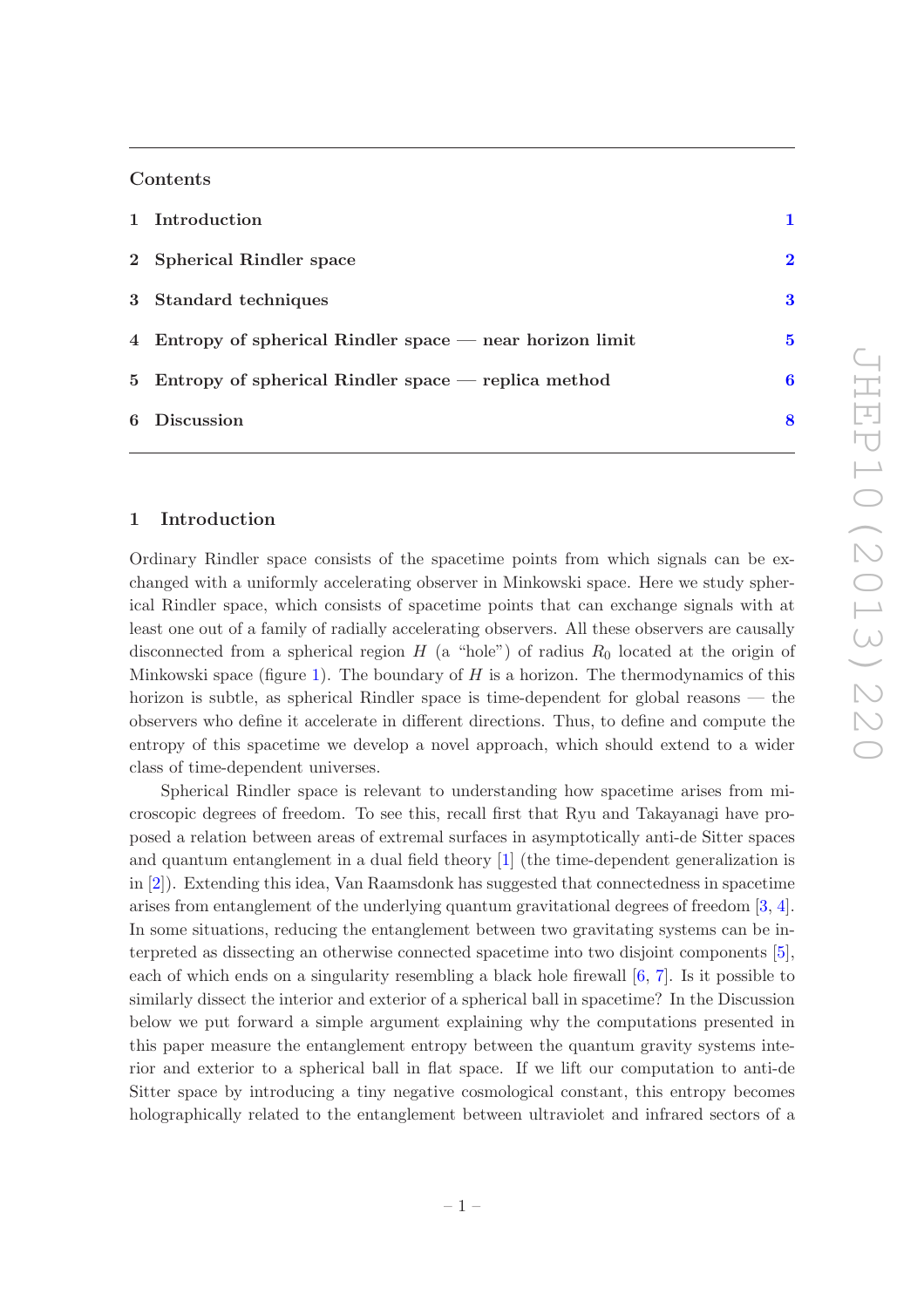dual field theory [\[8\]](#page-11-7). We expect this type of entanglement across scales to be a necessary condition for a quantum system to have a gravitational dual.

When we were preparing this manuscript, a related paper [\[9\]](#page-11-8) appeared. We comment on its relation with our work in the Discussion.

### <span id="page-3-0"></span>2 Spherical Rindler space

Consider  $(d + 1)$ -dimensional Minkowski space:

$$
ds^2 = -dT^2 + dX^2 + d\vec{Y}_{d-1}^2
$$
\n(2.1)

An accelerated observer can exchange signals with a subregion of the spacetime called Rindler space. A set of coordinates covering Rindler space is given by:

$$
x = \sqrt{(X - X_0)^2 - T^2} \qquad \text{and} \qquad t = \tanh^{-1} \frac{T}{X - X_0} \tag{2.2}
$$

With these definitions, the metric takes the form

<span id="page-3-1"></span>
$$
ds^{2} = -x^{2}dt^{2} + dx^{2} + d\vec{Y}_{d-1}^{2} , \qquad (2.3)
$$

with  $x = 0$  marking the Rindler horizon.

We are interested in a generalization of Rindler space, which is appropriate for a family of observers accelerating away from a common center, who are causally disconnected from a spherical region of radius  $R_0$ . Starting again with Minkowski space, now in spherical coordinates,

<span id="page-3-4"></span>
$$
ds^{2} = -dT^{2} + dR^{2} + R^{2}d\Omega_{d-1}^{2} , \qquad (2.4)
$$

define spherical Rindler coordinates:

<span id="page-3-5"></span>
$$
r = \sqrt{(R - R_0)^2 - T^2}
$$
 and  $t = \tanh^{-1} \frac{T}{R - R_0}$  (2.5)

These coordinates cover the region of Minkowski space from which signals can be exchanged with at least one observer out of a family of observers accelerating in the radial direction. This region ends on a horizon, because none of our accelerated observers can see the inside of a sphere of radius  $R_0$  at the center of Minkowski space. The horizon is by construction spherically symmetric and its size is also given by  $R_0$ . The metric takes the form:

<span id="page-3-2"></span>
$$
ds^{2} = -r^{2}dt^{2} + dr^{2} + (R_{0} + r \cosh t)^{2}d\Omega_{d-1}^{2}
$$
\n(2.6)

We shall refer to this geometry as spherical Rindler space. Its Euclidean continuation is:

<span id="page-3-3"></span>
$$
ds_E^2 = r^2 d\tau^2 + dr^2 + (R_0 + r \cos \tau)^2 d\Omega_{d-1}^2
$$
\n(2.7)

Regularity of this metric at  $r = 0$  and single-valuedness over the sphere require that this metric be periodic in imaginary time  $\tau \sim \tau + 2\pi$ . Thus, the temporal circle pinches off smoothly at  $r = 0$ , just as it does for Euclidean planar Rindler and black hole spaces.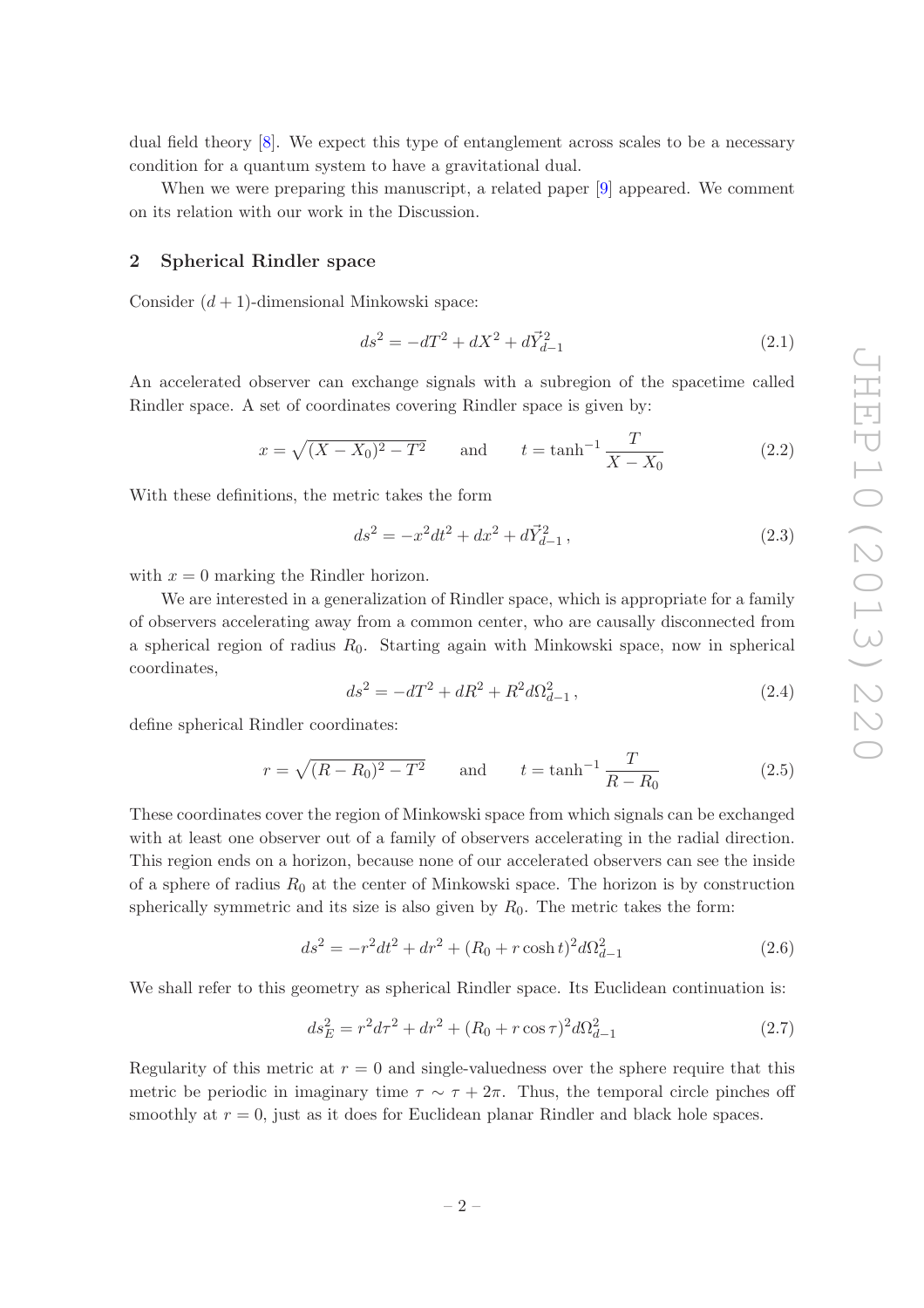

<span id="page-4-1"></span>Figure 1. Spherical Rindler Space

It is well known that planar Rindler space [\(2.3\)](#page-3-1) has a gravitational entropy given by the area of the horizon divided by  $4G$  [\[10\]](#page-11-9). This entropy, computed from the Einstein-Hilbert action, is purely gravitational. Our goal is to compute the gravitational entropy of spherical Rindler space [\(2.6\)](#page-3-2). A novel feature here is the time-dependence of the metric. This means that one must be careful when trying to apply formalisms, which were successful in the conventional, static cases of planar Rindler and black hole spacetimes.

#### <span id="page-4-0"></span>3 Standard techniques

We will recall several standard methods of computing the entropy of static gravitating spacetimes (see  $[10-19]$  and the review  $[20]$ ). The general idea is to interpret the Euclidean path integral of gravity with fixed charges and mass as a partition function, so that the action evaluated on saddlepoints gives a semiclassical approximation to the free energy. In these saddlepoints, time is compact and interpreted as a thermal circle, which typically closes off at a point corresponding to the location of the Lorentzian horizon, leading to a "cigar" geometry. Typically, we have a  $U(1)$  invariance around the Eulidean time, indicating a system in thermal equilibrium. Regularity of the saddlepoint imposes a specific periodicity on Euclidean time, thus relating the global charges and temperature (e.g.,  $\beta = 8\pi M$  when M is the mass of a 4d Schwarzschild black hole). If we consider solutions with a different periodicity on the thermal circle (i.e., treating mass and temperature as independent variables for a black hole,) there will be a conical defect at the tip of the "cigar" where the thermal circle closes off. There are now several ways to compute the entropy in terms of these geometries.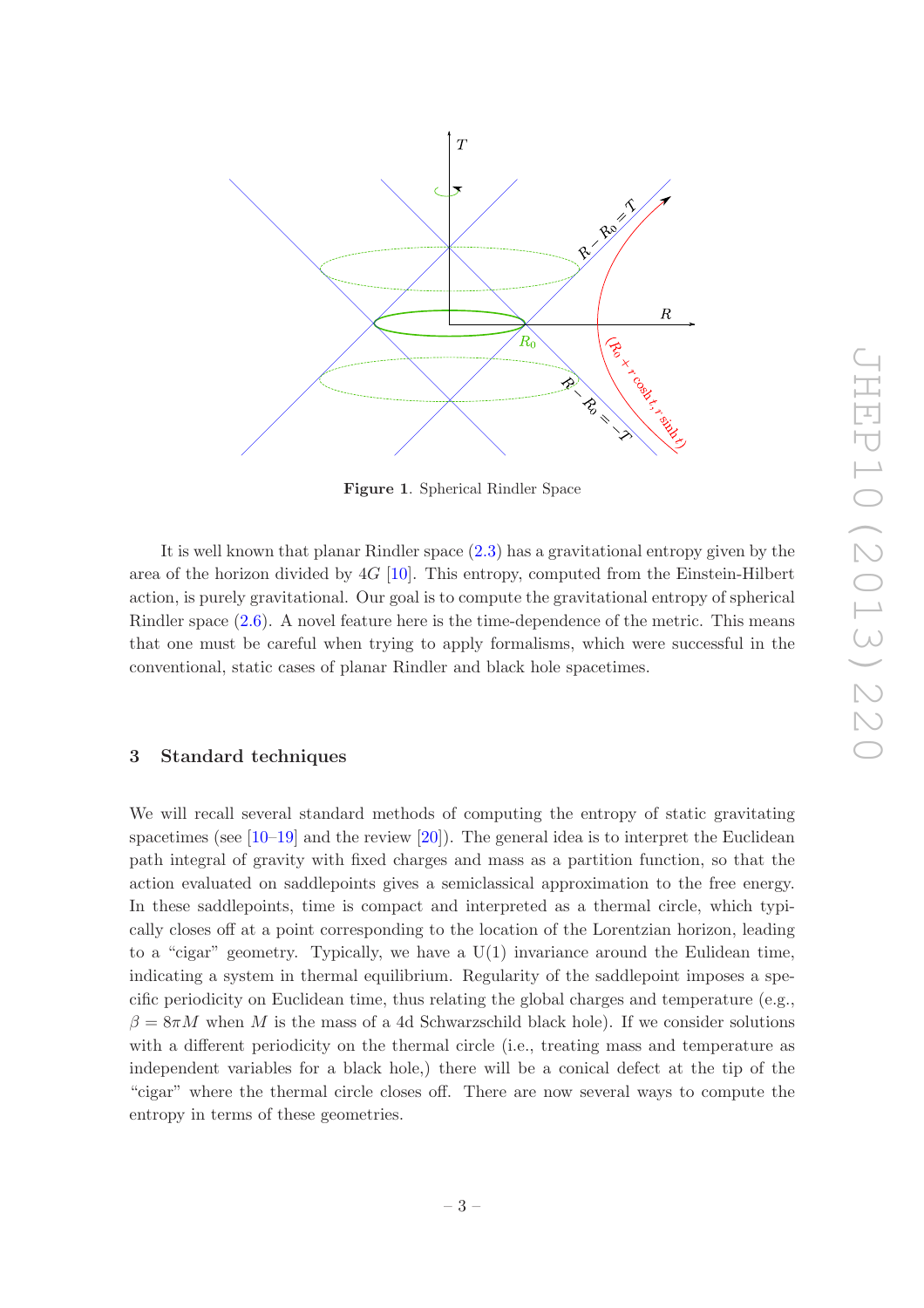(a) Direct computation of the entropy. For a system in equilibrium with energy  $M$ , free energy F, and inverse temperature  $\beta$ , there is a thermodynamic relation for the entropy:

$$
S = \beta M - \beta F \tag{3.1}
$$

To use this equation in gravity, we interpret the Euclidean gravitational action as computing the free energy  $(I<sub>gravity</sub> = \beta F)$  and compute the mass M through other means, e.g., by evaluating the ADM mass (see, e.g., [\[13\]](#page-11-10)). The straightforward application requires a static Lorentzian geometry or, equivalently, a Euclidean  $U(1)$  invariance reflecting thermodynamic equilibrium. The metrics  $(2.6)$ ,  $(2.7)$  do not naïvely satisfy these properties. In this approach, the entropy arises from the mass and free energy of the spacetime as a whole, and is not evidently associated to the horizon.

(b) Smooth variations — varying  $\beta$  and M simultaneously. In this method we want to evaluate the free energy in the canonical ensemble for gravity as a function of the inverse temperature  $\beta$  only. Thus, we vary the mass of the spacetime along with temperature to maintain the appropriate relation between them, and view the resulting regular Euclidean solutions as classical saddle points of the quantum gravitational path integral (see, e.g.,  $[16]$ ). Evaluating the action on these solutions yields a free energy  $\beta F(\beta) = I_{\text{gravity}}$  as a function of the inverse temperature  $\beta$  only. Standard thermodynamics then provides the entropy as:

<span id="page-5-0"></span>
$$
S = (\beta \partial_{\beta} - 1)(\beta F(\beta)) \tag{3.2}
$$

Written this way, it is evident that any contribution to the Euclidean action that is linear in  $\beta$  will not contribute to the entropy. Since we are evaluating the action on smooth solutions to the vacuum Einstein equations, the only contribution comes from the boundary terms [\[13\]](#page-11-10). If we held the mass fixed while varying  $\beta$ , these boundary terms at infinity would be proportional to  $\beta$  since the geometries would be locally the same for any  $\beta$ . But since we are varying the mass M with  $\beta$  to keep the geometries regular, the boundary terms and the free energy are not proportional to  $\beta$  and give rise to an entropy. Thought about this way, it is again not obvious that the entropy is associated to the horizon.

To clarify this for planar Rindler and black hole spacetimes, one can split the computation into a contribution from a disc surrounding the origin (i.e. the Euclidean horizon) and an annulus extending from the boundary of the disc to infinity (see  $(14, 20)$ ). Explicit computation then demonstrates that the boundary terms for the annulus (i.e. one at infinity and one at the boundary of the disc) combine to give a contribution that is linear in  $\beta$ . Thus the annulus makes no contribution to the entropy. What remains is the contribution from the boundary of the disc. This reproduces the entropy computed above and gives  $S = A/4G_N$  where A is the area of the horizon. By shrinking the radius of the disc to an arbitrarily small size, we see that the entropy is associated to the horizon. The computation can "transport" the entropy to infinity, since this quantity essentially arises from the topology of the Euclidean saddlepoint.

(c) Conical defects — Varying  $\beta$  keeping the mass fixed. Another way to compute the entropy is to use  $(3.2)$ , but varying only  $\beta$  and keeping M fixed. This amounts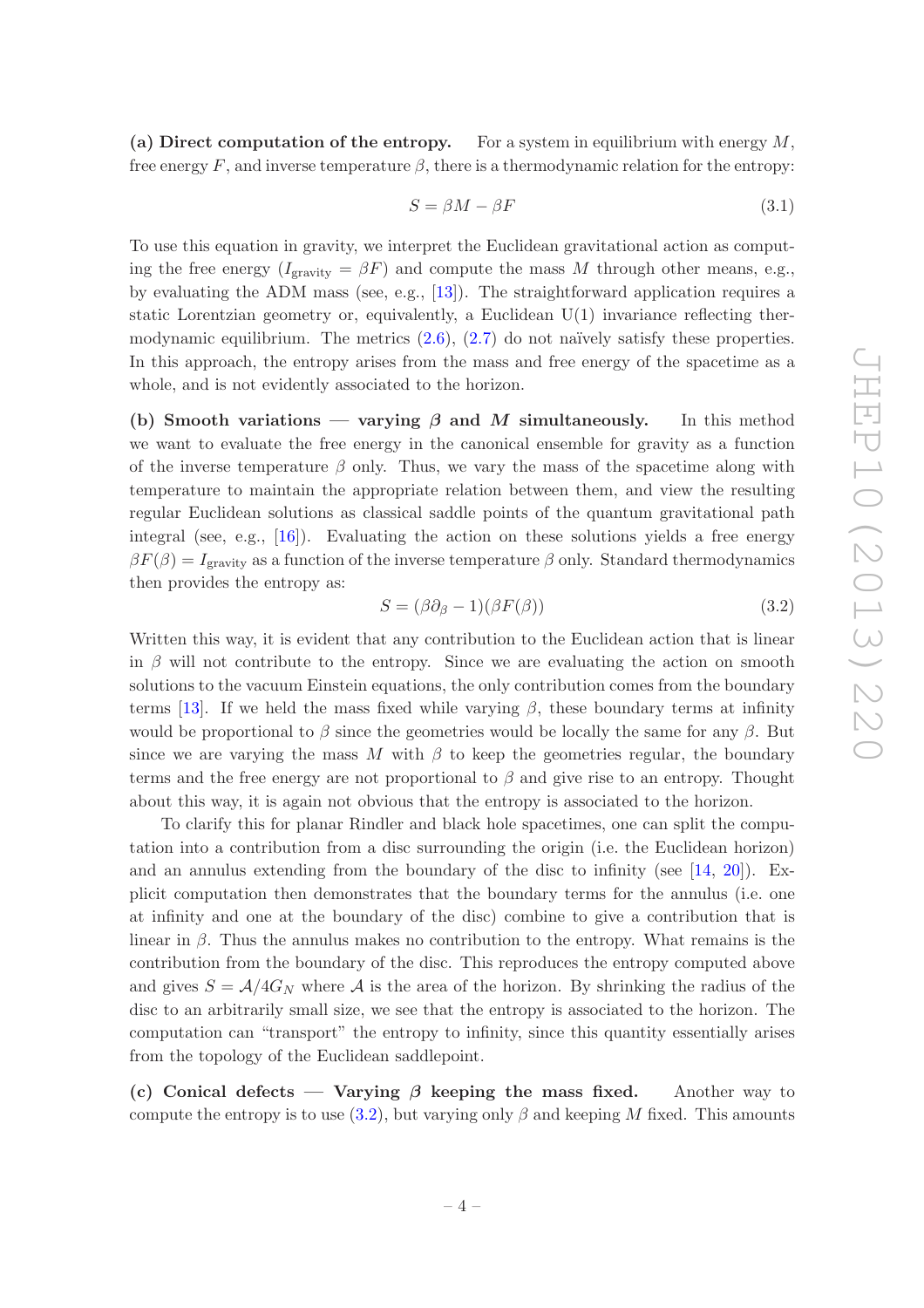to changing the proper size of the thermal circle without adjusting anything else in the solution. This introduces a conical defect/excess at the tip of the Euclidean cigar, which leads to a curvature singularity  $4\pi \frac{\delta \beta}{\beta}$  $\frac{\partial \beta}{\partial \beta} \delta^2(P)$  localized at the tip of the cigar, i.e. the horizon (see e.g. [\[21](#page-12-2)[–23\]](#page-12-3)). If we evaluate the Euclidean action on these solutions, the contributions from the bulk of the geometry and the boundary at infinity are necessarily proportional to the periodicity  $\beta$ , since the geometry is locally the same for any  $\beta$ . Thus, these terms will make no contribution to the entropy after insertion in the formula [\(3.2\)](#page-5-0). But the conical singularity makes the additional contribution  $\frac{\delta \beta}{\beta}$ A  $\frac{\mathcal{A}}{4G_N}$  to the Euclidean action in  $(3.2)$ , which once more reproduces the entropy  $A/4G_N$ .

What is the justification for varying  $\beta$  while keeping the mass fixed, besides the observation that it reproduces the correct entropy? One can understand this roughly as follows. The Euclidean path integral can be interpreted as computing  $\text{Tr } e^{-\beta H}$ . If we were doing field theory, not gravity, changing the periodicity of Euclidean time while keeping spatial slices fixed is equivalent to computing  $\text{Tr } e^{-(\beta + \delta \beta)H}$ . In gravity it is not entirely clear that this interpretation is valid, because there is no local Hamiltonian; if there were one, the entropy would indeed follow from [\(3.2\)](#page-5-0). Specifically, if we denote  $\rho = \exp(-\beta H)$ , then  $(3.2)$  becomes:

$$
(\beta \partial_{\beta} - 1) \left[ -\log \text{Tr} \, \rho^{1 + \frac{\delta \beta}{\beta}} \right] = (1 - \partial_{\epsilon}) \log \text{Tr} \rho^{1 + \epsilon} \big|_{\epsilon = 0} = -\partial_{\epsilon} \text{Tr} \, \hat{\rho}^{1 + \epsilon} \big|_{\epsilon = 0} = -\text{Tr}(\hat{\rho} \log \hat{\rho}) \tag{3.3}
$$

Here,  $\hat{\rho} = \rho/\text{Tr}\rho$  is the normalized density matrix. Thus, we see that  $(3.2)$  indeed computes the entropy when we only vary  $\beta$  and this interpretation is correct.

(d) Replica trick. The replica trick is closely related to the computation we just outlined. Instead of computing  $\text{Tr}\rho^{1+\epsilon}$ , we compute  $\text{Tr}\rho^n$  for integer n only, and then perform an analytic continuation in  $n$ . This is especially useful whenever it is difficult to compute Tr $\rho^{1+\epsilon}$  for small  $\epsilon$  directly. It does, however, assume that  $\text{Tr}\rho^{n}$  is reasonably well-behaved and analytic for non-integer  $n$ . The replica trick can, for example, break down in spin glasses [\[24](#page-12-4)] (see the review [\[25](#page-12-5)]) and in systems with spontaneous symmetry breaking, but we are not aware of gravitational examples of either phenomenon. We will see that for spherical Rindler space the replica approach will be most useful, since the Euclidean continuation [\(2.7\)](#page-3-3) is well defined up to a conical defect for  $\tau \sim \tau + 2\pi n$ , but not for general periodicities.

## <span id="page-6-0"></span>4 Entropy of spherical Rindler space — near horizon limit

Recall that the Euclidean spherical Rindler metric  $(2.7)$  is periodic in imaginary time  $\tau$  and that the temporal circle pinches off smoothly at  $r = 0$ , as it does for black holes. Based on these observations, one might be inclined to associate a temperature to spherical Rindler. However, the metric is not invariant under translations of  $\tau$ , raising the issue of whether the system is in thermal equilibrium or not, and whether standard thermodynamical relations are applicable.

When is a system in equilibrium? In statistical mechanics, we would check this by looking at the interface between a system and its heat bath. For a black hole the interface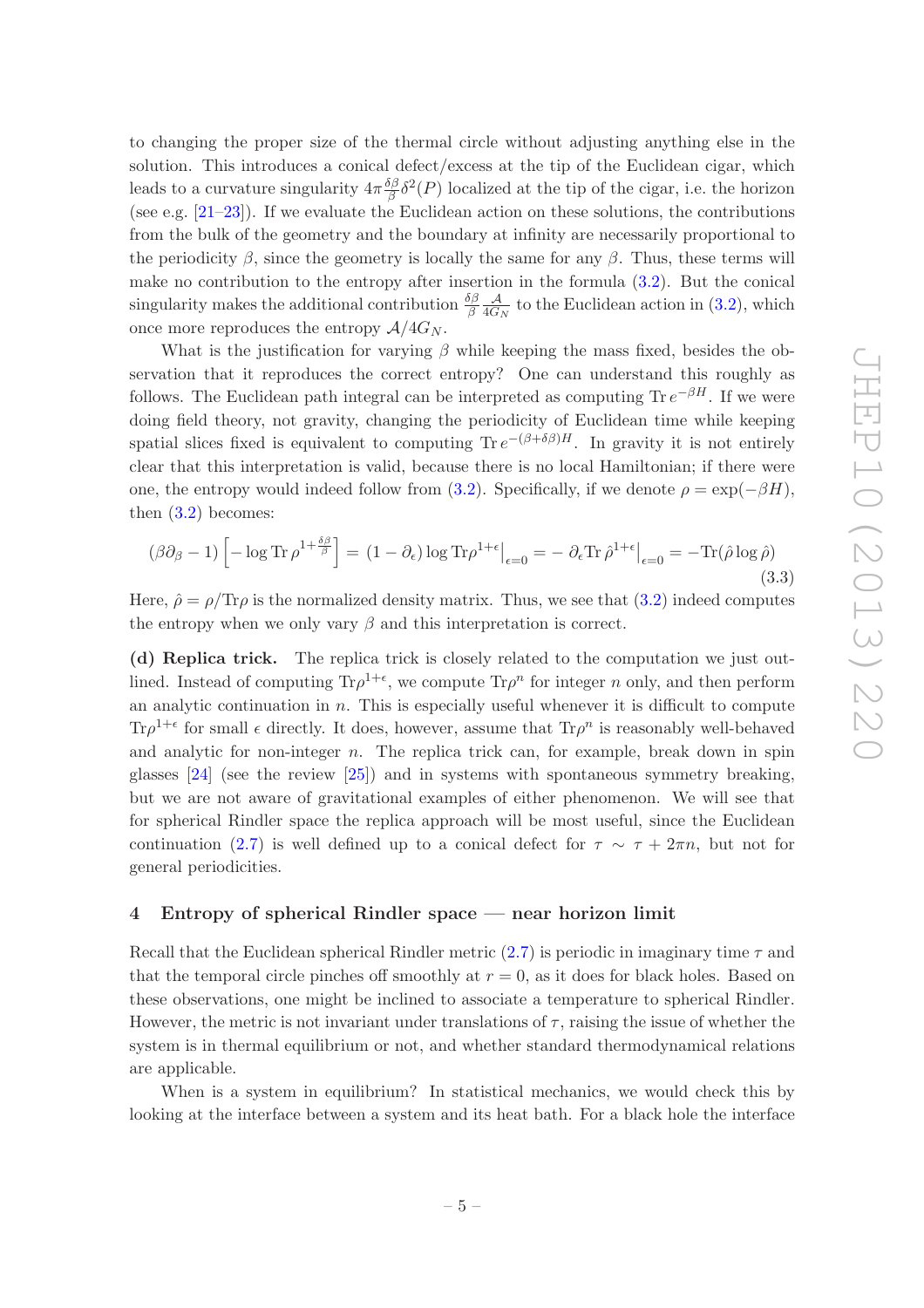is the horizon: this is evident, because the only way to change the temperature of a black hole is to drop across its horizon an object with a mass comparable to its charges. This suggests that we can view a gravitational system with a horizon as being in equilibrium with its thermal bath when its near-horizon geometry is the same as that of a static black hole. This criterion, which ensures consistency with the zeroth law of thermodynamics, is satisfied by spherical Rindler space whose near-horizon  $(r \to 0)$  metric has the leading terms

<span id="page-7-1"></span>
$$
-r^2dt^2 + dr^2 + R_0^2d\Omega_{d-1}^2.
$$
\n(4.1)

If the system is in thermal equilibrium, what is then the meaning of the time dependence of the overall geometry? Our view is that it represents some intrinsic dynamics, which does not lead to energy flow across the horizon and which also does not carry any entropy. This is in line with the standard intuition, which associates entropy in general relativity only to horizons and views smooth geometries as coherent states in the underlying microscopic system. For example, one could imagine a gravitational wave, which is deflected but not absorbed by a black hole. Another example, which is time-dependent but does not carry any entropy, is global de Sitter space.

These considerations lead to a heuristic argument for the entropy of spherical Rindler space. Consider the near-horizon geometry [\(4.1\)](#page-7-1) of this space and think of it as capturing an equilibrium between a system ("hole") and a heat bath (exterior), which may or may not itself be in internal equilibrium. Now for the purposes of computing the entropy, any of the methods discussed in section [3](#page-4-0) can be applied. All of these methods yield the same answer,

$$
S = \frac{\mathcal{A}}{4G},\tag{4.2}
$$

<span id="page-7-0"></span>where A is the area of a  $(d-1)$ -sphere of radius  $R_0$ .

#### 5 Entropy of spherical Rindler space — replica method

If we drop the a priori assumption that entropy originates from the near-horizon region, we need a more direct computation of the entropy. Recall that the Euclidean metric is:

$$
ds_E^2 = r^2 d\tau^2 + dr^2 + (R_0 + r \cos \tau)^2 d\Omega_{d-1}^2
$$
\n(5.1)

If we ignore the transverse directions, the metric describes the Euclidean plane in polar coordinates. The periodicity of the  $\tau$ -direction is  $\beta_0 = 2\pi$ , which can be read off both from regularity at  $r = 0$  and from single-valuedness of  $g_{\Omega\Omega}$ . The center of the polar coordinates is the Euclidean continuation of the horizon. Looking at the transversal directions, we see that the size of the sphere goes to zero where  $r \cos \tau = -R_0$ , so the space caps off on this locus. To understand this, change coordinates to  $R = R_0 + r \cos \tau$  and  $T_E = r \sin \tau$  and recognize the result as the analytic continuation of  $(2.4)$ . Importantly, even though our Lorentzian metric excludes a part of the Minkowski spacetime, the Euclidean continuation does not know about this exclusion. There is a topological reason for this: while in Lorentzian signature the horizon is a codimension-1 locus that separates two regions in spacetime, its Euclidean signature is codimension-2 and can be circumnavigated. In what way, then,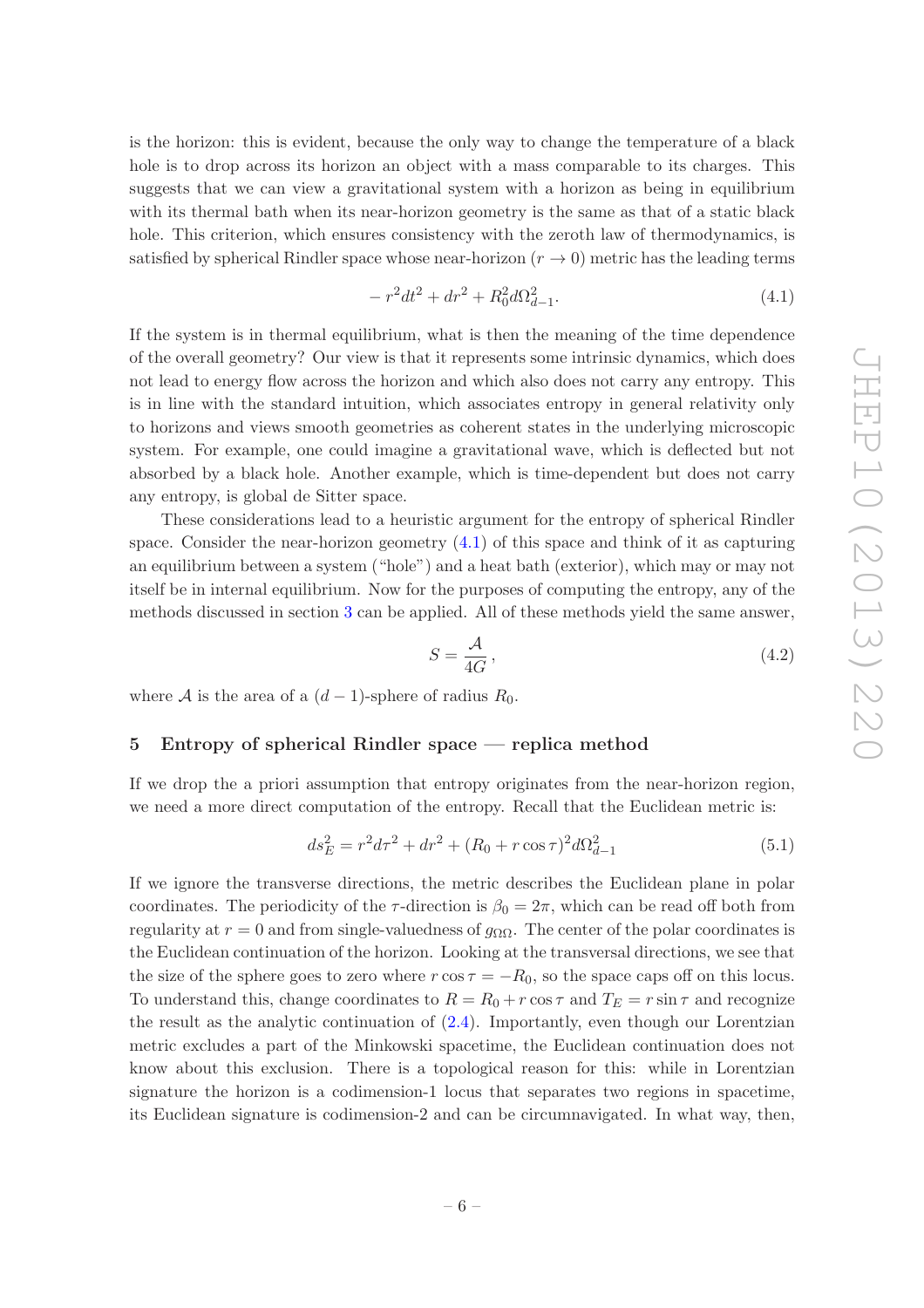is the information about the horizon at  $R_0$  present in the Euclidean continuation? It is there as the choice of center of polar coordinates for the  $\tau$ , r-plane. This choice defines a vector field, which generates time translations. The Euclidean continuation of the horizon is  $r = 0$ , the locus where  $\partial/\partial \tau$  degenerates.

Looking back at the standard methods in section [3,](#page-4-0) we see that none of them applies except for the last one, the replica trick. All the other methods require translational invariance in time and global thermal equilibrium. In particular, the direct computation in Method (a) requires a notion of temperature and mass. It is not clear how the latter quantity should be defined in the absence of time translational invariance, since the standard ADM definition cannot be applied.

The smooth variations in Method (b) require one to look at a one-parameter family of smooth solutions as a function of temperature. Although we appear to have a notion of temperature, it cannot be varied while keeping the solution regular. The only free parameter we have is  $R_0$ , but it seems unrelated to the temperature. It would be interesting to analyze to what extent  $R_0$  can be viewed as a thermodynamic variable itself, but for the time being we cannot apply the first method.

The conical defect approach in Method (c) would require a modification of the temperature while keeping all other parameters fixed. In particular, we would like to keep the geometry of the  $t = \tau = 0$  slice fixed and then look for solutions of the field equations with different temperatures. In the standard black hole case this gave rise to the conical deficit solutions. For spherical Rindler this does not work, as the periodicity is determined both by regularity at  $r = 0$  as well as the presence of terms containing  $\cos \tau$ . A Euclidean metric of the form

$$
ds_E^2 = a^2r^2d\tau^2 + dr^2 + (R_0 + r\cos b\tau)^2d\Omega_{d-1}^2
$$
\n(5.2)

is only a solution of the Euclidean field equations if  $a^2 = b^2$ , and is then equivalent to  $(2.7)$ by a rescaling of the  $\tau$  coordinate. There are also no other solutions of the Einstein equations with the required properties. Spherical symmetry and Birkhoff's theorem imply that the solution would have to be of the form of the Euclidean Schwarzschild black hole with arbitrary periodicity of Euclidean time, but none of these are of the form that we are looking for.

The absence of semiclassical saddle points describing the trace of the density matrix Tr $\rho^{1+\epsilon}$  that appears in Method (c) is quite natural if we are dealing with a system with a time-dependent Hamiltonian  $H(\tau)$ . Writing P for path-ordering, we have

$$
\rho = P \exp\left\{-\int_0^\beta H(\tau)d\tau\right\} \tag{5.3}
$$

with  $\beta = 2\pi$  for  $(2.7)$ , but

$$
\rho^{1+\epsilon} \neq P \exp \left\{ -\int_0^{\beta(1+\epsilon)} H(\tau) d\tau \right\}.
$$
 (5.4)

The entanglement Hamiltonian  $\hat{H}$ , defined by  $\exp(-\beta \hat{H}) = \rho$ , is most likely a complicated non-local operator, and one does not expect that time evolution by  $\hat{H}$  is described by semiclassical saddlepoints for arbitrary time intervals.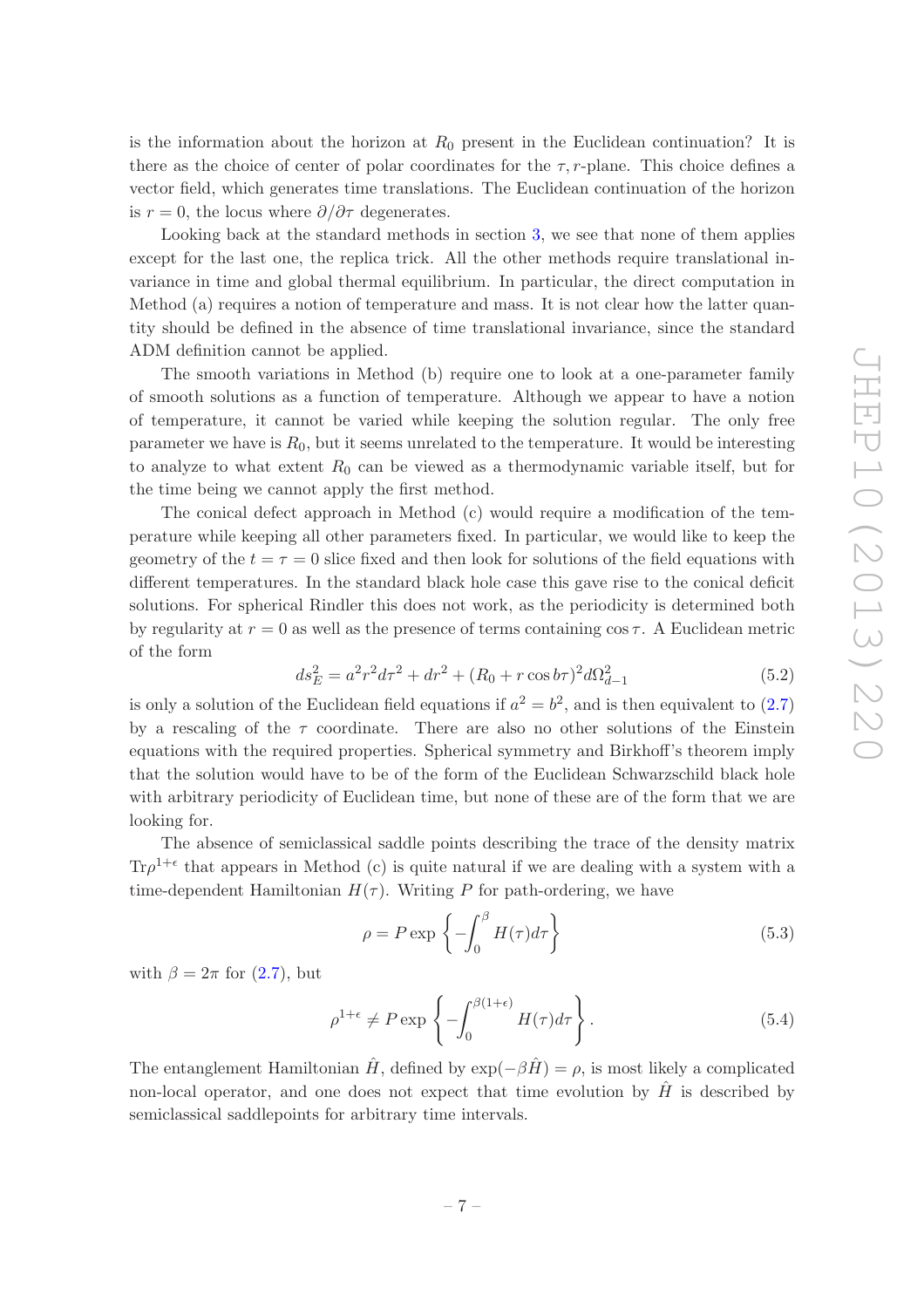All that remains is the replica trick in Method (d). This method can still be used, because with the  $\tau$ -periodicity  $2\pi n$   $(n \in \mathbb{N})$ , the Euclidean metric [\(2.7\)](#page-3-3) is a proper solution with a conical defect at the origin. We can once more compute the Euclidean partition function by decomposing the space in terms of a small disc around the origin plus the remainder. The remainder will be an exact n-fold copy of the  $n = 1$  answer, contributing  $Z_1^n$  to the partition function. The conical defect contributes  $\exp((1-n)\mathcal{A}/4G)$  to the partition function. Therefore,

$$
\log \text{Tr}\rho^n = (1 - n)\frac{\mathcal{A}}{4G} + n\log \text{Tr}\rho. \tag{5.5}
$$

This expression has an obvious continuation to non-integer values of n. Up to possible subtleties associated to the analytic continuation in  $n$  mentioned in section [3,](#page-4-0) the entropy is then given by acting with  $(1 - \partial_n)$  on the above expression and taking  $n = 1$ . The result is once more that

$$
S = \mathcal{A}/4G. \tag{5.6}
$$

This derivation complements the heuristic near-horizon argument in the previous section.

## <span id="page-9-0"></span>6 Discussion

We have calculated the gravitational entropy of spherical Rindler space — a time-dependent spacetime bounded by an acceleration horizon, which is defined by a family of radially accelerating observers. The time dependence is a consequence of the fact that the observers' accelerations are not parallel. We have carried out the calculation in two ways, first using a near-horizon argument and second using the replica trick, each time obtaining  $S = \mathcal{A}/4G$ where  $A$  is the area of the horizon.

This may seem surprising. After all, for conventional black holes the large underlying degeneracy and the horizon are associated to the presence of a mysterious spacetime singularity, whereas here we are simply dealing with a spherical hole in the well-understood, empty flat space. One answer has been suggested in  $[3, 4]$  $[3, 4]$  $[3, 4]$  (see also  $[26, 27]$  $[26, 27]$ ). These papers argue that a necessary condition for a connected, semiclassical spacetime to emerge from the underlying theory of quantum gravity is entanglement. If so, spacetime should be viewed as a geometrization of entanglement in the Hilbert space of quantum gravity microstates, with areas of surfaces computing entanglement entropies connecting complementary subsectors of the theory [\[28,](#page-12-8) [29\]](#page-12-9). Interpreted in this light, the entropy of spherical Rindler space should be viewed as the entanglement entropy between the quantum gravity states describing (the domains of dependence of) the exterior and the interior of a circle of radius  $R_0$ . If we add a small negative cosmological constant to lift our computation to a holographic setup, the entangled degrees of freedom are, respectively, the ultraviolet and the infrared of the dual field theory. Such entanglement entropy has been computed for a weakly interacting field theory [\[8\]](#page-11-7), but it is difficult to extend that computation to a strongly coupled regime. Perhaps gravitational computations like the one presented in this paper are the way to do this.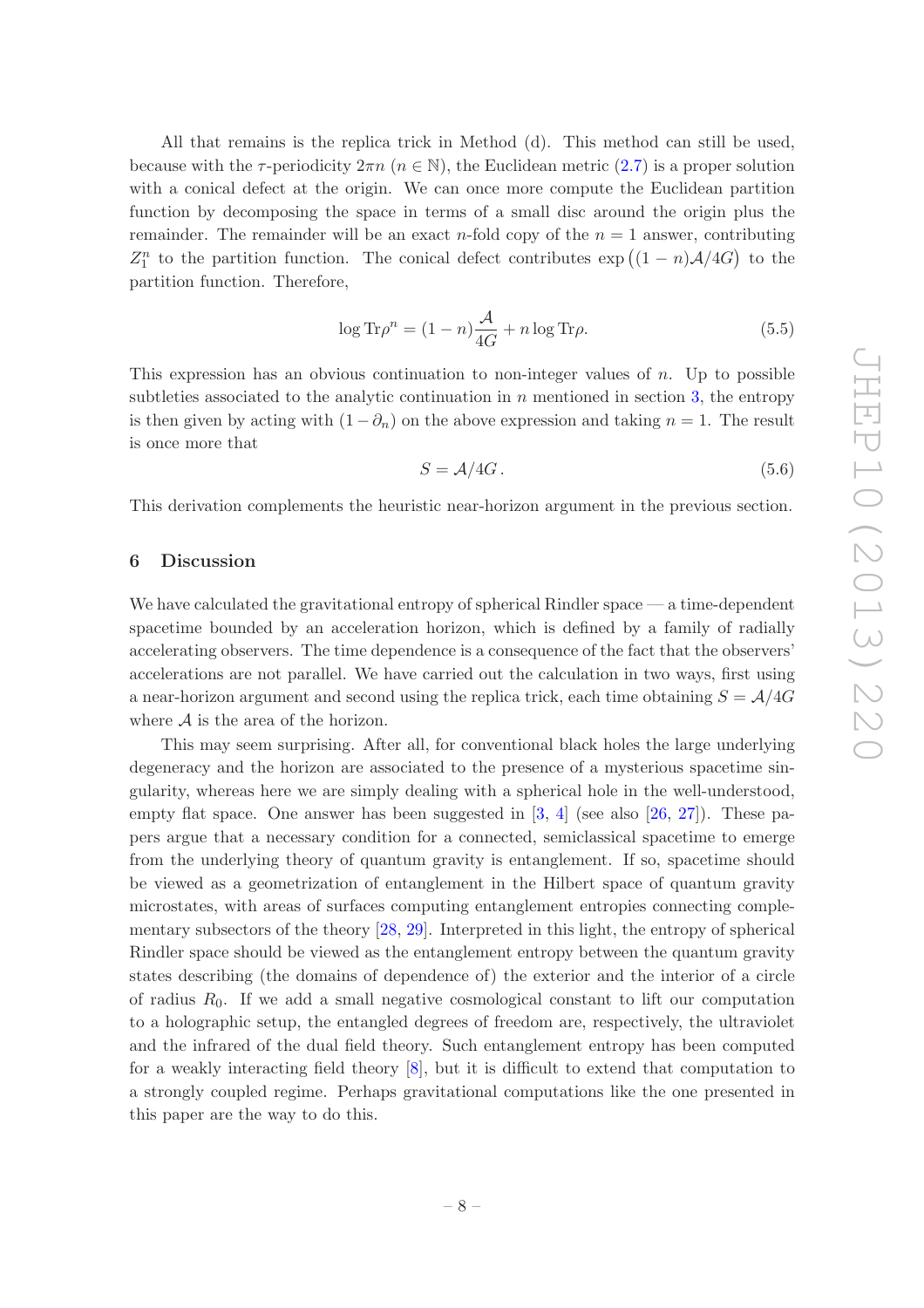Our computation provides an independent check of the relation between connectedness and entanglement. Recall that ordinary (planar) Rindler wedges come in complementary pairs, which are spacelike separated from one another. Consider an analogous 'complementary wedge' to spherical Rindler space — the region of spacetime, which is spacelike separated from every point in spherical Rindler space. Viewed in spherical coordinates [\(2.4\)](#page-3-4), it is the domain of dependence of the  $T = 0$  disc  $R < R_0$  — i.e., the 'radial causal diamond'  $R \pm T < R_0$ . Looking back at the definition of the spherical Rindler coordinates [\(2.5\)](#page-3-5), we realize that it works equally well for the radial diamond. The only subtlety is that inside the radial diamond the Rindler time runs backwards, much like in the second asymptotic region of the eternal black hole. Because the coordinates covering spherical Rindler space and the radial diamond are related to spherical Minkowski coordinates in the same way, the Euclidean continuation of both complementary 'wedges' is the same, so their entropies must be equal! This is exactly what we would expect of entanglement entropy of complementary regions in a pure state.

The recent paper [\[9\]](#page-11-8) (see also [\[30](#page-12-10)]) likewise considers the problem of computing the gravitational entropy of a time-dependent spacetime. It follows a similar route to the formal computation presented in this paper, but makes the additional assumption that smooth gravitational saddlepoints can be found for different periods of Euclidean time. With this assumption the authors of [\[9\]](#page-11-8) were able to derive the condition that the origin of polar coordinates  $r = 0$  must be a minimal surface, apparently extending the result of [\[31\]](#page-12-11) and fixing the proof [\[32\]](#page-12-12) of the Ryu-Takayanagi proposal that was criticized in [\[33\]](#page-12-13) (see [\[34\]](#page-12-14) for a response). For spherical Rindler space, the horizon is a sphere  $R = R_0$  in Minkowski space, so it is not in this sense a minimal surface. Using ref. [\[9](#page-11-8)], we can therefore conclude that the free energy at general  $\beta$  should not be given by the action evaluated on a regular metric. Indeed, we do not expect this to be the case. As we discussed above, the effective entanglement Hamiltonian  $\hat{H}$  (defined as the log of the density matrix generated by translation around Euclidean time) is likely to be a complicated non-local operator, and time evolution by  $H$  is unlikely to be described by smooth semiclassical saddlepoints for arbitrary time intervals.

## Acknowledgments

We thank Allan Adams, Fernando Alday, Raphael Bousso, José Barbón, Jean-Sebastien Caux, Goffredo Chirco, Ben Freivogel, Michał Heller, Veronika Hubeny, Romuald Janik, Juan Jottar, Klaus Larjo, Matt Lippert, Juan Maldacena, Robert Myers, Tatsuma Nishioka, Carlos Núñez, Kyriakos Papadodimas, Mark Van Raamsdonk, Mukund Rangamani, Simon Ross, and Erik Verlinde for valuable discussions. This project was initiated at the Holographic Thermalization workshop in Leiden and benefitted from the Black Holes, Horizons and Quantum Information workshop at CERN. VB was supported by DOE grant DE-FG02-05ER-41367 and by the Fondation Pierre-Gilles de Gennes. The work of BDC is supported by the ERC Advanced Grant 268088-EMERGRAV. This work is part of the research programme of the Foundation for Fundamental Research on Matter (FOM), which is part of the Netherlands Organisation for Scientific Research (NWO).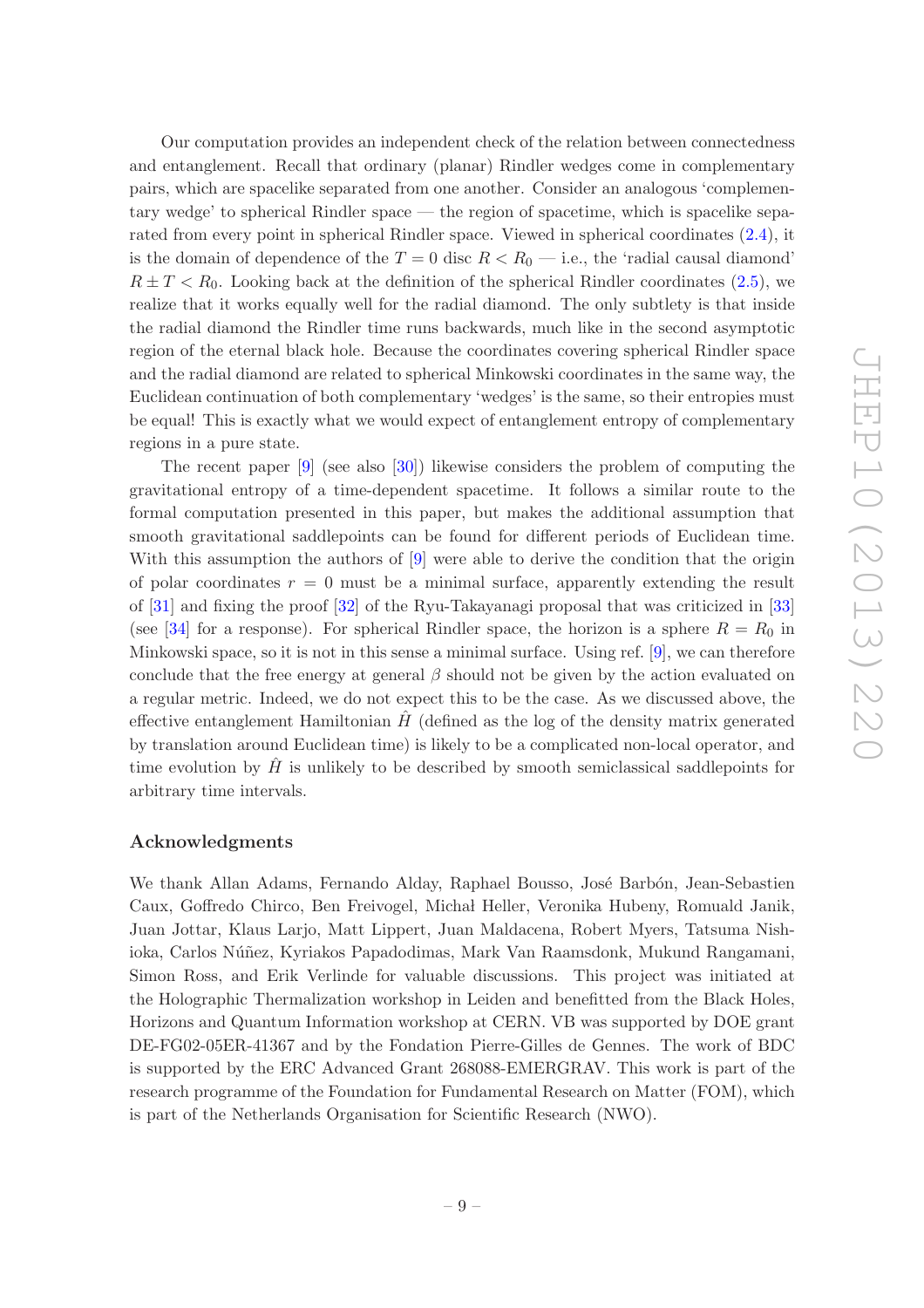Open Access. This article is distributed under the terms of the Creative Commons Attribution License which permits any use, distribution and reproduction in any medium, provided the original author(s) and source are credited.

#### References

- <span id="page-11-0"></span>[1] S. Ryu and T. Takayanagi, *Holographic derivation of entanglement entropy from AdS/CFT*, *[Phys. Rev. Lett.](http://dx.doi.org/10.1103/PhysRevLett.96.181602)* 96 (2006) 181602 [[hep-th/0603001](http://arxiv.org/abs/hep-th/0603001)] [IN[SPIRE](http://inspirehep.net/search?p=find+EPRINT+hep-th/0603001)].
- <span id="page-11-1"></span>[2] V.E. Hubeny, M. Rangamani and T. Takayanagi, *A Covariant holographic entanglement entropy proposal*, *JHEP* 07 [\(2007\) 062](http://dx.doi.org/10.1088/1126-6708/2007/07/062) [[arXiv:0705.0016](http://arxiv.org/abs/0705.0016)] [IN[SPIRE](http://inspirehep.net/search?p=find+EPRINT+arXiv:0705.0016)].
- <span id="page-11-2"></span>[3] M. Van Raamsdonk, *Comments on quantum gravity and entanglement*, [arXiv:0907.2939](http://arxiv.org/abs/0907.2939) [IN[SPIRE](http://inspirehep.net/search?p=find+EPRINT+arXiv:0907.2939)].
- <span id="page-11-3"></span>[4] M. Van Raamsdonk, *Building up spacetime with quantum entanglement*, *[Gen. Rel. Grav.](http://dx.doi.org/10.1007/s10714-010-1034-0)* 42 (2010) 2323 [[arXiv:1005.3035](http://arxiv.org/abs/1005.3035)] [IN[SPIRE](http://inspirehep.net/search?p=find+EPRINT+arXiv:1005.3035)].
- <span id="page-11-4"></span>[5] B. Czech, J.L. Karczmarek, F. Nogueira and M. Van Raamsdonk, *Rindler Quantum Gravity*, *[Class. Quant. Grav.](http://dx.doi.org/10.1088/0264-9381/29/23/235025)* 29 (2012) 235025 [[arXiv:1206.1323](http://arxiv.org/abs/1206.1323)] [IN[SPIRE](http://inspirehep.net/search?p=find+EPRINT+arXiv:1206.1323)].
- <span id="page-11-5"></span>[6] S.L. Braunstein, S. Pirandola and K. Zyczkowski, *Entangled black holes as ciphers of hidden information*, *Phys. Rev. Lett.* **110** (2013) 101301 [ $arXiv:0907.1190$ ] [IN[SPIRE](http://inspirehep.net/search?p=find+EPRINT+arXiv:0907.1190)].
- <span id="page-11-6"></span>[7] A. Almheiri, D. Marolf, J. Polchinski and J. Sully, *Black Holes: Complementarity or Firewalls?*, *JHEP* 02 [\(2013\) 062](http://dx.doi.org/10.1007/JHEP02(2013)062) [[arXiv:1207.3123](http://arxiv.org/abs/1207.3123)] [IN[SPIRE](http://inspirehep.net/search?p=find+EPRINT+arXiv:1207.3123)].
- <span id="page-11-7"></span>[8] V. Balasubramanian, M.B. McDermott and M. Van Raamsdonk, *Momentum-space entanglement and renormalization in quantum field theory*, *Phys. Rev.* D 86 [\(2012\) 045014](http://dx.doi.org/10.1103/PhysRevD.86.045014) [[arXiv:1108.3568](http://arxiv.org/abs/1108.3568)] [IN[SPIRE](http://inspirehep.net/search?p=find+EPRINT+arXiv:1108.3568)].
- <span id="page-11-8"></span>[9] A. Lewkowycz and J. Maldacena, *Generalized gravitational entropy*, *JHEP* 08 [\(2013\) 090](http://dx.doi.org/10.1007/JHEP08(2013)090) [[arXiv:1304.4926](http://arxiv.org/abs/1304.4926)] [IN[SPIRE](http://inspirehep.net/search?p=find+EPRINT+arXiv:1304.4926)].
- <span id="page-11-9"></span>[10] R. Laflamme, *Entropy of a Rindler wedge*, *Phys. Lett.* B 196 (1987) 449.
- [11] J.D. Bekenstein, *Black holes and entropy*, *Phys. Rev.* D 7 [\(1973\) 2333](http://dx.doi.org/10.1103/PhysRevD.7.2333) [IN[SPIRE](http://inspirehep.net/search?p=find+J+Phys.Rev.,D7,2333)].
- [12] J.M. Bardeen, B. Carter and S. Hawking, *The Four laws of black hole mechanics*, *[Commun. Math. Phys.](http://dx.doi.org/10.1007/BF01645742)* 31 (1973) 161 [IN[SPIRE](http://inspirehep.net/search?p=find+J+Comm.Math.Phys.,31,161)].
- <span id="page-11-10"></span>[13] G. Gibbons and S. Hawking, *Action Integrals and Partition Functions in Quantum Gravity*, *Phys. Rev.* **D 15** [\(1977\) 2752](http://dx.doi.org/10.1103/PhysRevD.15.2752) [IN[SPIRE](http://inspirehep.net/search?p=find+J+Phys.Rev.,D15,2752)].
- <span id="page-11-12"></span>[14] S.W. Hawking, *The path-integral approach to quantum gravity*, Chapter 15 in *General Relativity: An Einstein Centenary Survey*, eds. S.W. Hawking and W. Israel, Cambridge U.K. (1979).
- [15] R. Kallosh, T. Ortín and A.W. Peet, *Entropy and action of dilaton black holes*, *Phys. Rev.* **D 47** [\(1993\) 5400](http://dx.doi.org/10.1103/PhysRevD.47.5400) [[hep-th/9211015](http://arxiv.org/abs/hep-th/9211015)] [IN[SPIRE](http://inspirehep.net/search?p=find+EPRINT+hep-th/9211015)].
- <span id="page-11-11"></span>[16] L. Susskind, *Some speculations about black hole entropy in string theory*, [hep-th/9309145](http://arxiv.org/abs/hep-th/9309145) [IN[SPIRE](http://inspirehep.net/search?p=find+EPRINT+hep-th/9309145)].
- [17] V. Iyer and R.M. Wald, *A Comparison of Noether charge and Euclidean methods for computing the entropy of stationary black holes*, *Phys. Rev.* D 52 [\(1995\) 4430](http://dx.doi.org/10.1103/PhysRevD.52.4430)  $\left[\frac{\text{gr}-\text{gc}}{9503052}\right]$   $\left[\frac{\text{INSPIRE}}{1000000}\right]$  $\left[\frac{\text{INSPIRE}}{1000000}\right]$  $\left[\frac{\text{INSPIRE}}{1000000}\right]$ .